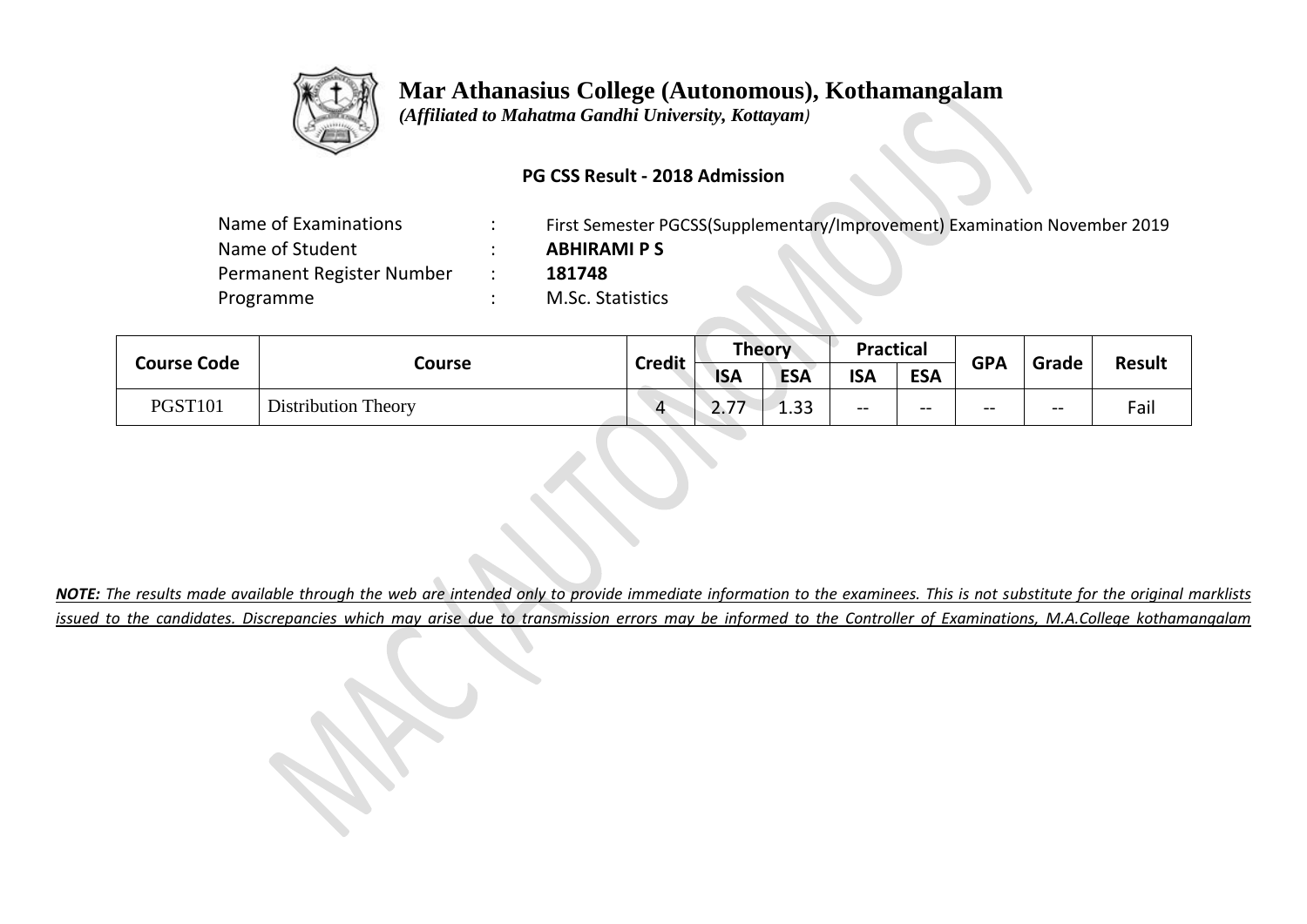

 *(Affiliated to Mahatma Gandhi University, Kottayam)*

## **PG CSS Result - 2018 Admission**

| Name of Examinations      | First Semester PGCSS(Supplementary/Improvement) Examination November 2019 |
|---------------------------|---------------------------------------------------------------------------|
| Name of Student           | <b>ANJANA V NAIR</b>                                                      |
| Permanent Register Number | 181751                                                                    |
| Programme                 | M.Sc. Statistics                                                          |

|                    |                                             |                | <b>Theory</b> |            | <b>Practical</b> |            | <b>GPA</b> | Grade | <b>Result</b> |
|--------------------|---------------------------------------------|----------------|---------------|------------|------------------|------------|------------|-------|---------------|
| <b>Course Code</b> | Course                                      | <b>Credit</b>  | <b>ISA</b>    | <b>ESA</b> | <b>ISA</b>       | <b>ESA</b> |            |       |               |
| <b>PGST102</b>     | <b>Analytical Tools for Statistics</b>      | $\overline{4}$ | 3.80          | 2.10       | --               | --         | 2.53       | B     | Pass          |
| <b>PGST103</b>     | Probability Theory                          | $\Delta$       | 3.71          | 3.33       | --               | --         | 3.43       | B     | Pass          |
| <b>PGST105</b>     | <b>Statistical Computational Techniques</b> | 4              | 3.45          | 3.10       | --               | --         | 3.19       | В     | Pass          |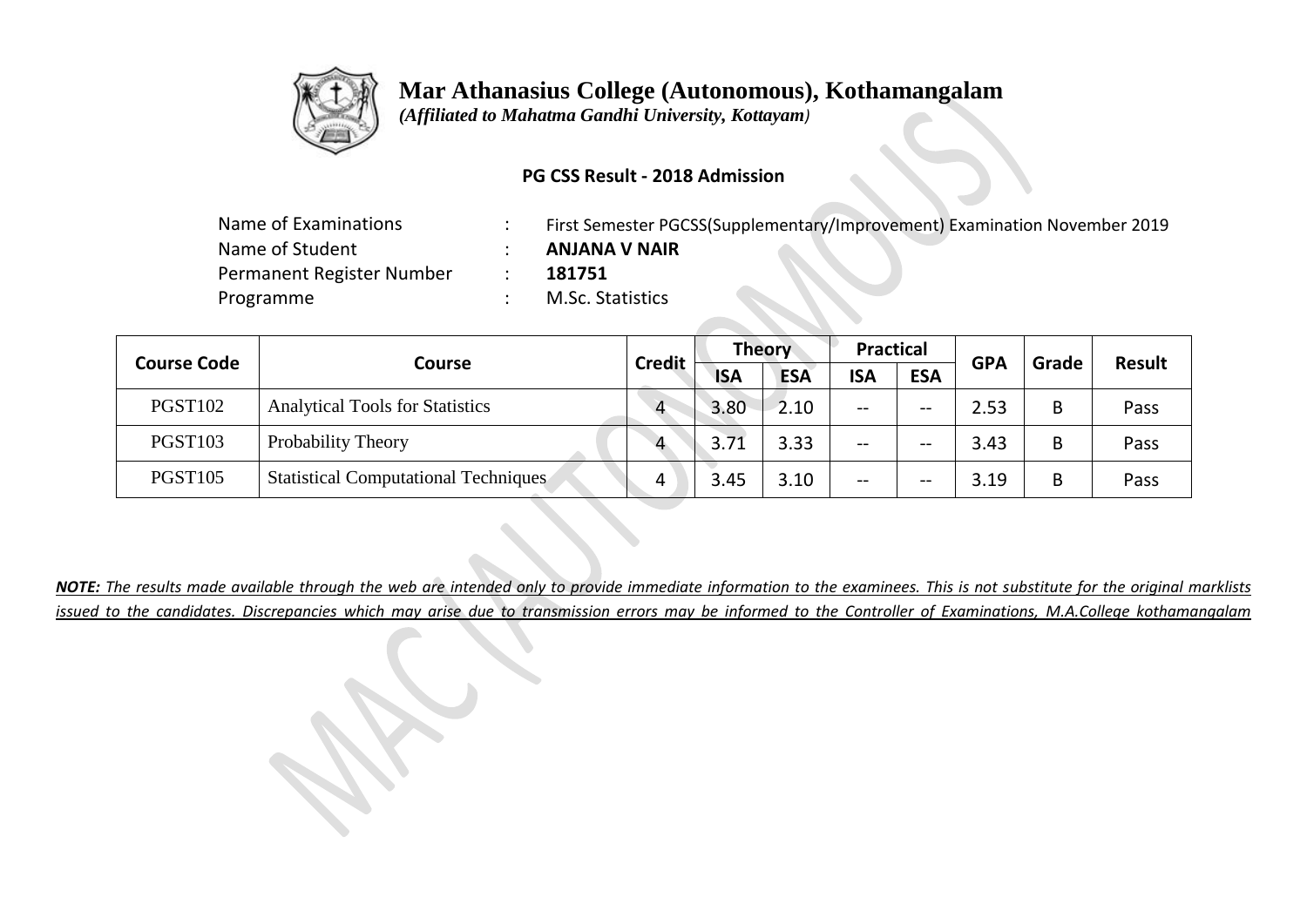

 *(Affiliated to Mahatma Gandhi University, Kottayam)*

## **PG CSS Result - 2018 Admission**

| Name of Examinations      | First Semester PGCSS(Supplementary/Improvement) Examination November 2019 |
|---------------------------|---------------------------------------------------------------------------|
| Name of Student           | <b>ARYA KRISHNAN</b>                                                      |
| Permanent Register Number | 181752                                                                    |
| Programme                 | M.Sc. Statistics                                                          |
|                           |                                                                           |

|                    | Course                     |                | <b>Theory</b> |            | <b>Practical</b> |            | <b>GPA</b>  | Grade | <b>Result</b> |
|--------------------|----------------------------|----------------|---------------|------------|------------------|------------|-------------|-------|---------------|
| <b>Course Code</b> |                            | <b>Credit</b>  | <b>ISA</b>    | <b>ESA</b> | <b>ISA</b>       | <b>ESA</b> |             |       |               |
| <b>PGST101</b>     | <b>Distribution Theory</b> | $\overline{A}$ | 2.88          | 2.07       | --               | $- -$      | — ה<br>Z.Z. | ֊     | Pass          |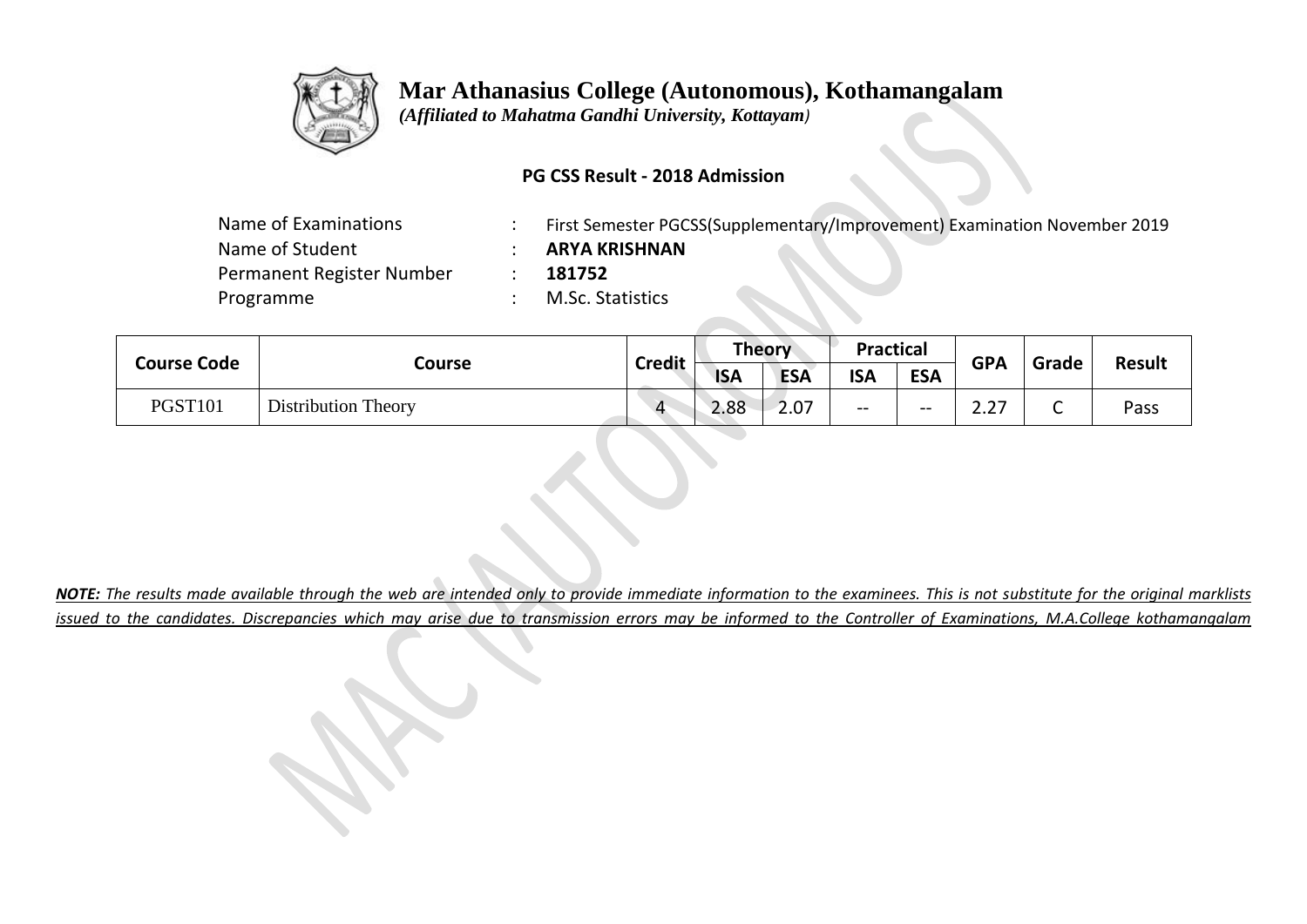

 *(Affiliated to Mahatma Gandhi University, Kottayam)*

## **PG CSS Result - 2018 Admission**

| Name of Examinations      | First Semester PGCSS(Supplementary/Improvement) Examination November 2019 |
|---------------------------|---------------------------------------------------------------------------|
| Name of Student           | <b>BASIL ELDHOSE</b>                                                      |
| Permanent Register Number | 181755                                                                    |
| Programme                 | M.Sc. Statistics                                                          |
|                           |                                                                           |

| <b>Course Code</b> |                                             |               | <b>Theory</b> |            | <b>Practical</b> |            | <b>GPA</b> | Grade           | <b>Result</b> |
|--------------------|---------------------------------------------|---------------|---------------|------------|------------------|------------|------------|-----------------|---------------|
|                    | Course                                      | <b>Credit</b> | <b>ISA</b>    | <b>ESA</b> | <b>ISA</b>       | <b>ESA</b> |            |                 |               |
| <b>PGST101</b>     | <b>Distribution Theory</b>                  | $\Delta$      | 2.31          | 0.33       | --               | $- -$      | $- -$      | $- -$           | Fail          |
| <b>PGST102</b>     | <b>Analytical Tools for Statistics</b>      | $\Delta$      | 2.40          | 2.20       | --               | --         | 2.25       | r<br>֊          | Pass          |
| <b>PGST105</b>     | <b>Statistical Computational Techniques</b> |               | 2.33          | ⊥.70       | --               | --         | 1.86       | $\sqrt{2}$<br>֊ | Pass          |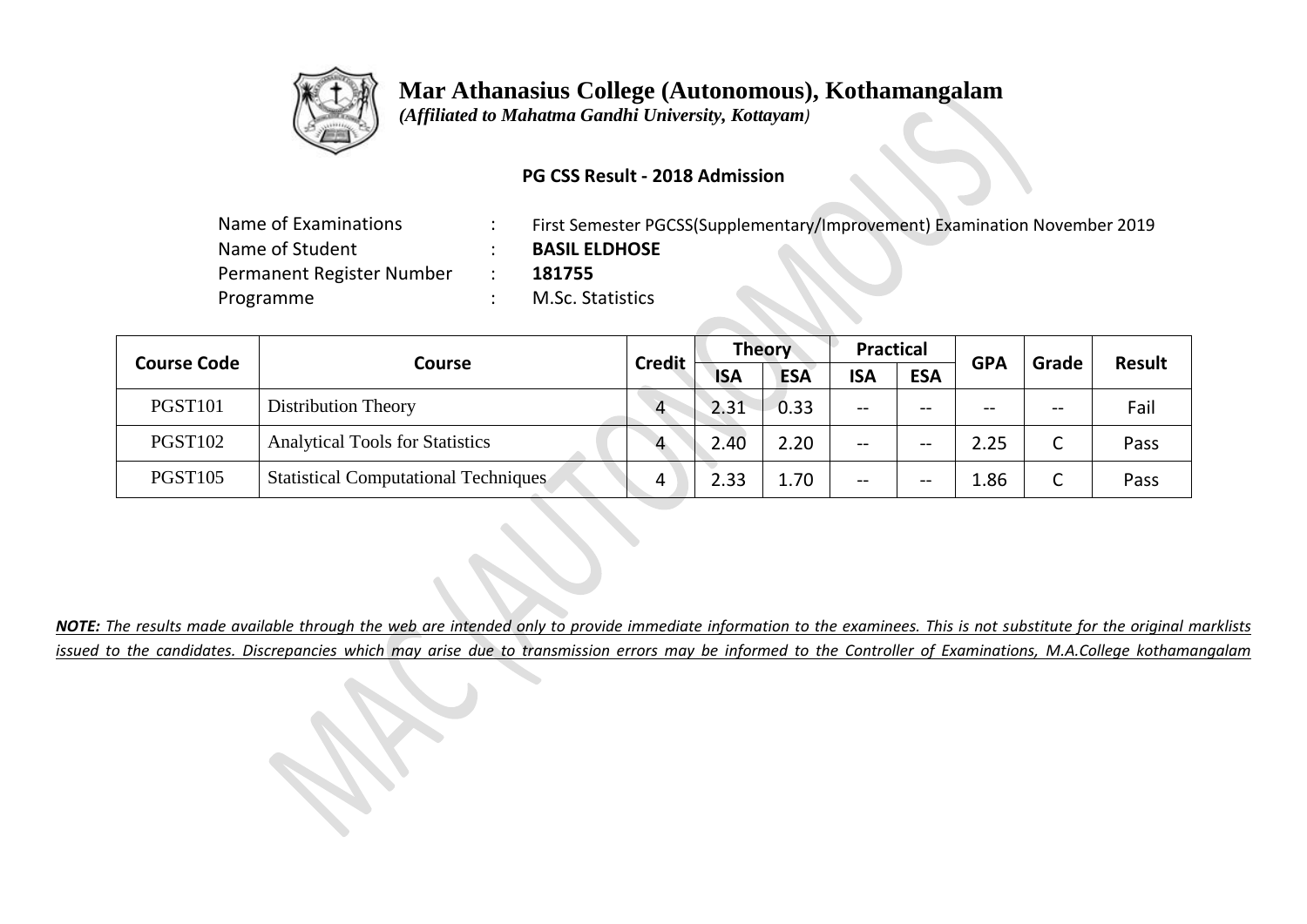

 *(Affiliated to Mahatma Gandhi University, Kottayam)*

## **PG CSS Result - 2018 Admission**

| Name of Examinations      | First Semester PGCSS(Supplementary/Improvement) Examination November 2019 |
|---------------------------|---------------------------------------------------------------------------|
| Name of Student           | <b>HARSHA V SAGAR</b>                                                     |
| Permanent Register Number | 181756                                                                    |
| Programme                 | <b>M.Sc. Statistics</b>                                                   |
|                           |                                                                           |

| <b>Course Code</b> |                                            |           | <b>Theory</b><br><b>Credit</b> |            | <b>Practical</b> |            | <b>GPA</b> |       | <b>Result</b> |  |
|--------------------|--------------------------------------------|-----------|--------------------------------|------------|------------------|------------|------------|-------|---------------|--|
|                    | Course                                     |           | <b>ISA</b>                     | <b>ESA</b> | <b>ISA</b>       | <b>ESA</b> |            | Grade |               |  |
| <b>PGST102</b>     | <b>Analytical Tools for Statistics</b>     | $\Delta$  | 3.84                           | Ab         | $- -$            | $- -$      | --         | $- -$ | Fail          |  |
| <b>PGST104</b>     | <b>Mathematical Methods for Statistics</b> | $\Lambda$ | 3.66                           | 0.70       | $- -$            | $- -$      | --         | $- -$ | Fail          |  |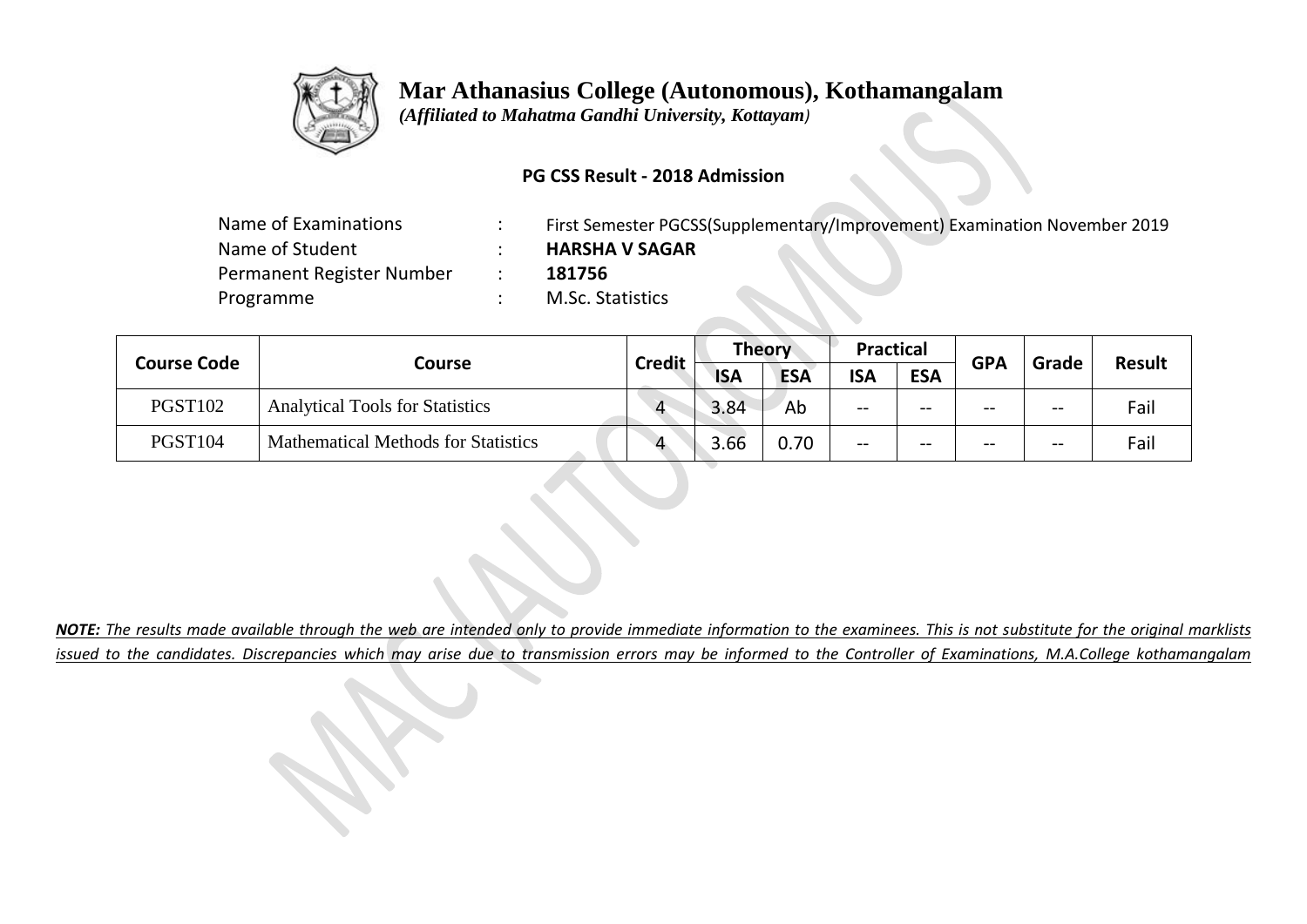

 *(Affiliated to Mahatma Gandhi University, Kottayam)*

## **PG CSS Result - 2018 Admission**

| Name of Examinations |  | First Semester PGCSS(Supplementary/Improvement) Examination November 2019 |
|----------------------|--|---------------------------------------------------------------------------|
|----------------------|--|---------------------------------------------------------------------------|

| Name of Student           | <b>JYOTHIKA RAVI</b> |
|---------------------------|----------------------|
| Permanent Register Number | 181757               |
| Programme                 | M.Sc. Statistics     |

|                |                                             | <b>Credit</b> |            | Theory     | <b>Practical</b> |            |            |       | <b>Result</b> |
|----------------|---------------------------------------------|---------------|------------|------------|------------------|------------|------------|-------|---------------|
| Course Code    | Course                                      |               | <b>ISA</b> | <b>ESA</b> | <b>ISA</b>       | <b>ESA</b> | <b>GPA</b> | Grade |               |
| <b>PGST105</b> | <b>Statistical Computational Techniques</b> | 4             | 2.79       | Ab         | --               | $- -$      | --         | $- -$ | Fail          |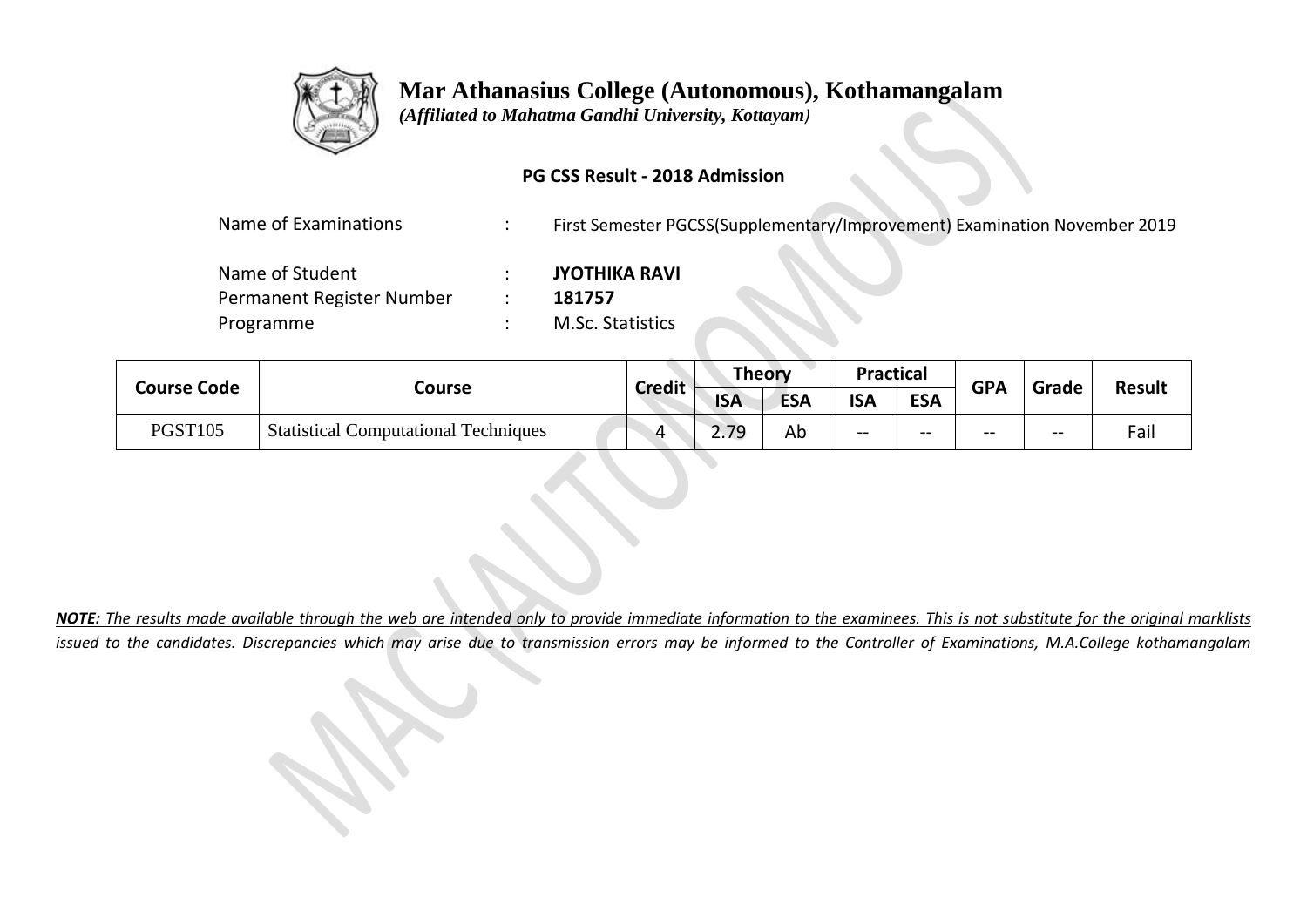

 *(Affiliated to Mahatma Gandhi University, Kottayam)*

## **PG CSS Result - 2018 Admission**

| Name of Examinations      | First Semester PGCSS(Supplementary/Improvement) Examination November 2019 |
|---------------------------|---------------------------------------------------------------------------|
| Name of Student           | <b>KIRAN GANESH</b>                                                       |
| Permanent Register Number | 181758                                                                    |
| Programme                 | M.Sc. Statistics                                                          |
|                           |                                                                           |

| <b>Course Code</b> |                            | <b>Credit</b>  |                           | Theory     |            |            | <b>Practical</b> |       | <b>GPA</b> | Grade | <b>Result</b> |
|--------------------|----------------------------|----------------|---------------------------|------------|------------|------------|------------------|-------|------------|-------|---------------|
|                    | Course                     |                | <b>ISA</b>                | <b>ESA</b> | <b>ISA</b> | <b>ESA</b> |                  |       |            |       |               |
| <b>PGST101</b>     | <b>Distribution Theory</b> | $\overline{4}$ | $\mathbin{\lnot}$<br>o.zo | 0.47       | $- -$      | $- -$      | $- -$            | $- -$ | Fail       |       |               |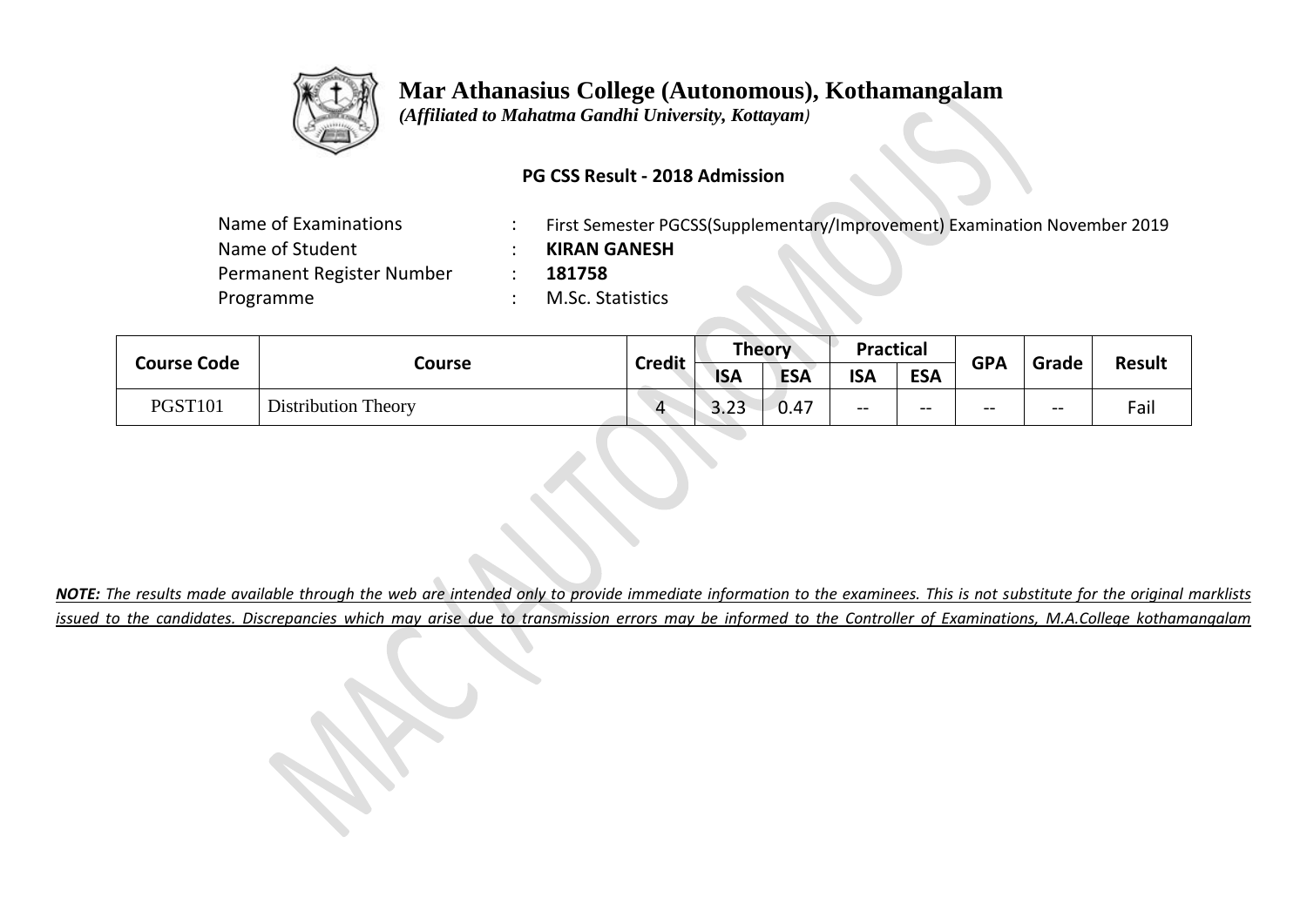

 *(Affiliated to Mahatma Gandhi University, Kottayam)*

## **PG CSS Result - 2018 Admission**

| Name of Examinations      | First Semester PGCSS(Supplementary/Improvement) Examination November 2019 |
|---------------------------|---------------------------------------------------------------------------|
| Name of Student           | <b>MARY MRUDHULA P L</b>                                                  |
| Permanent Register Number | 181760                                                                    |
| Programme                 | M.Sc. Statistics                                                          |

|                | <b>Course Code</b><br>Course                |          | <b>Theory</b>               |      | <b>Practical</b> |            | <b>GPA</b> | Grade | <b>Result</b> |
|----------------|---------------------------------------------|----------|-----------------------------|------|------------------|------------|------------|-------|---------------|
|                |                                             |          | <b>Credit</b><br><b>ISA</b> |      | <b>ISA</b>       | <b>ESA</b> |            |       |               |
| <b>PGST102</b> | <b>Analytical Tools for Statistics</b>      | $\Delta$ | 3.73                        | 2.43 | --               | $- -$      | 2.76       | B     | Pass          |
| <b>PGST105</b> | <b>Statistical Computational Techniques</b> |          | 3.46                        | Ab   | --               | $- -$      | $- -$      | $- -$ | Fail          |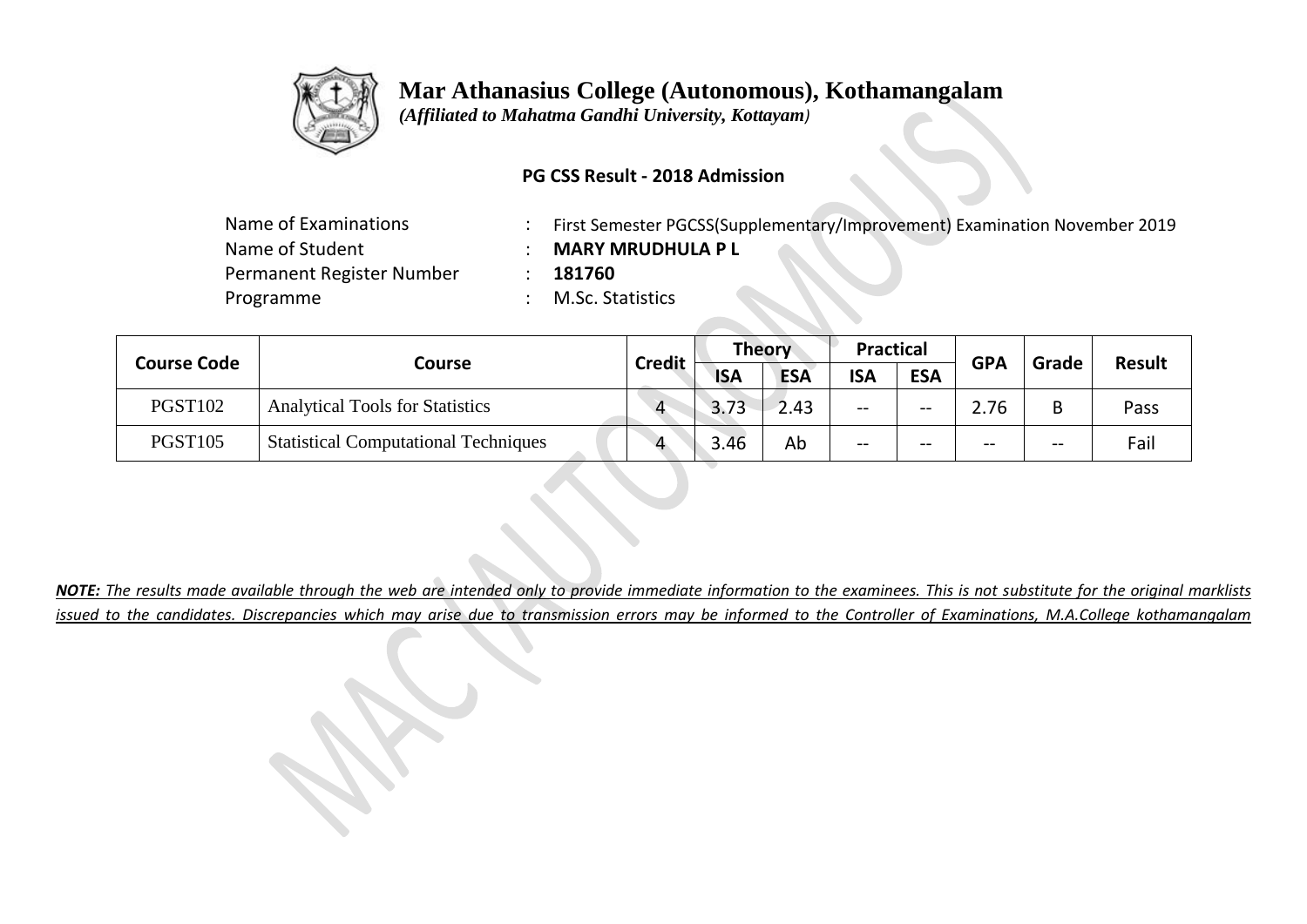

 *(Affiliated to Mahatma Gandhi University, Kottayam)*

## **PG CSS Result - 2018 Admission**

| Name of Examinations      | First Semester PGCSS(Supplementary/Improvement) Examination November 2019 |
|---------------------------|---------------------------------------------------------------------------|
| Name of Student           | <b>RAJI BIJU</b>                                                          |
| Permanent Register Number | 181762                                                                    |
| Programme                 | M.Sc. Statistics                                                          |
|                           |                                                                           |

| <b>Course Code</b> |                                            | Theory<br><b>Credit</b> |            |            | <b>Practical</b> |            | Grade      | <b>Result</b> |      |
|--------------------|--------------------------------------------|-------------------------|------------|------------|------------------|------------|------------|---------------|------|
|                    | Course                                     |                         | <b>ISA</b> | <b>ESA</b> | <b>ISA</b>       | <b>ESA</b> | <b>GPA</b> |               |      |
| <b>PGST104</b>     | <b>Mathematical Methods for Statistics</b> | $\Lambda$               | 2.76       | 2.93       | $- -$            | $- -$      | 2.89       | D             | Pass |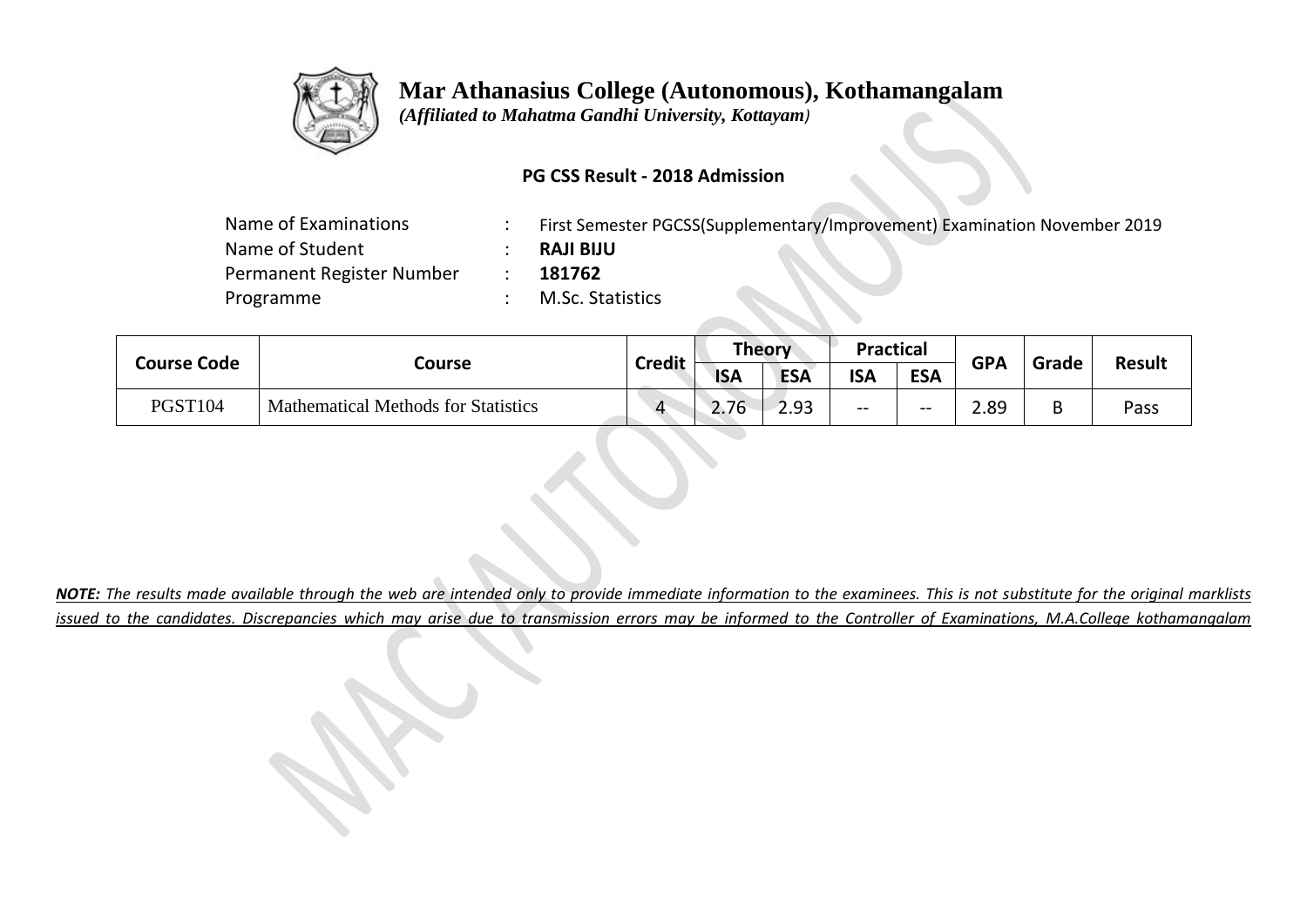

 *(Affiliated to Mahatma Gandhi University, Kottayam)*

#### **PG CSS Result - 2018 Admission**

| Name of Examinations      | First Semester PGCSS(Supplementary/Improvement) Examination November 2019 |
|---------------------------|---------------------------------------------------------------------------|
| Name of Student           | <b>SALINI L</b>                                                           |
| Permanent Register Number | 181763                                                                    |
| Programme                 | M.Sc. Statistics                                                          |
|                           |                                                                           |

| <b>Course Code</b> |                                            | <b>Credit</b>  | <b>Theory</b> |            | <b>Practical</b> |            | <b>GPA</b> | Grade | <b>Result</b> |
|--------------------|--------------------------------------------|----------------|---------------|------------|------------------|------------|------------|-------|---------------|
|                    | Course                                     |                | <b>ISA</b>    | <b>ESA</b> | <b>ISA</b>       | <b>ESA</b> |            |       |               |
| <b>PGST103</b>     | Probability Theory                         | $\overline{4}$ | 2.99          | Ab         | --               | $- -$      | $- -$      | $- -$ | Fail          |
| <b>PGST104</b>     | <b>Mathematical Methods for Statistics</b> | Δ              | 2.89          | 2.90       | --               | $- -$      | 2.90       | B     | Pass          |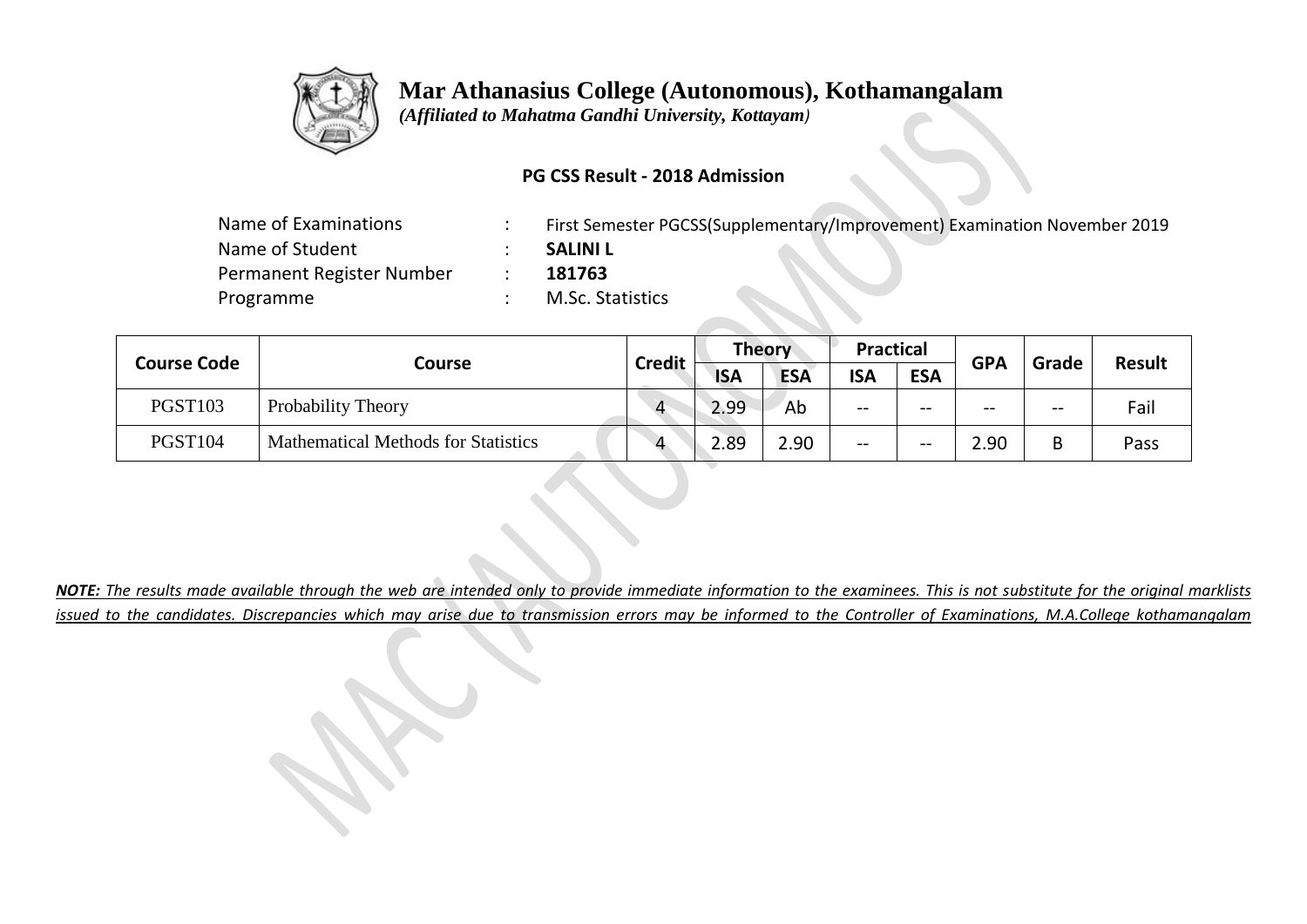

 *(Affiliated to Mahatma Gandhi University, Kottayam)*

## **PG CSS Result - 2017 Admission**

| Name of Examinations      | First Semester PGCSS(Supplementary) Examination November 2019 |
|---------------------------|---------------------------------------------------------------|
| Name of Student           | <b>ARUNIMA CHERIAN</b>                                        |
| Permanent Register Number | 172743                                                        |
| Programme                 | M.Sc. Statistics                                              |
|                           |                                                               |

| <b>Course Code</b> |                            |           |            | Theory<br><b>Credit</b> |            | <b>Practical</b> |       | <b>GPA</b> | Grade | <b>Result</b> |
|--------------------|----------------------------|-----------|------------|-------------------------|------------|------------------|-------|------------|-------|---------------|
|                    | Course                     |           | <b>ISA</b> | <b>ESA</b>              | <b>ISA</b> | <b>ESA</b>       |       |            |       |               |
| <b>PGST101</b>     | <b>Distribution Theory</b> | $\Lambda$ | 2.62       | 0.80                    | $- -$      | $- -$            | $- -$ | $- -$      | Fail  |               |